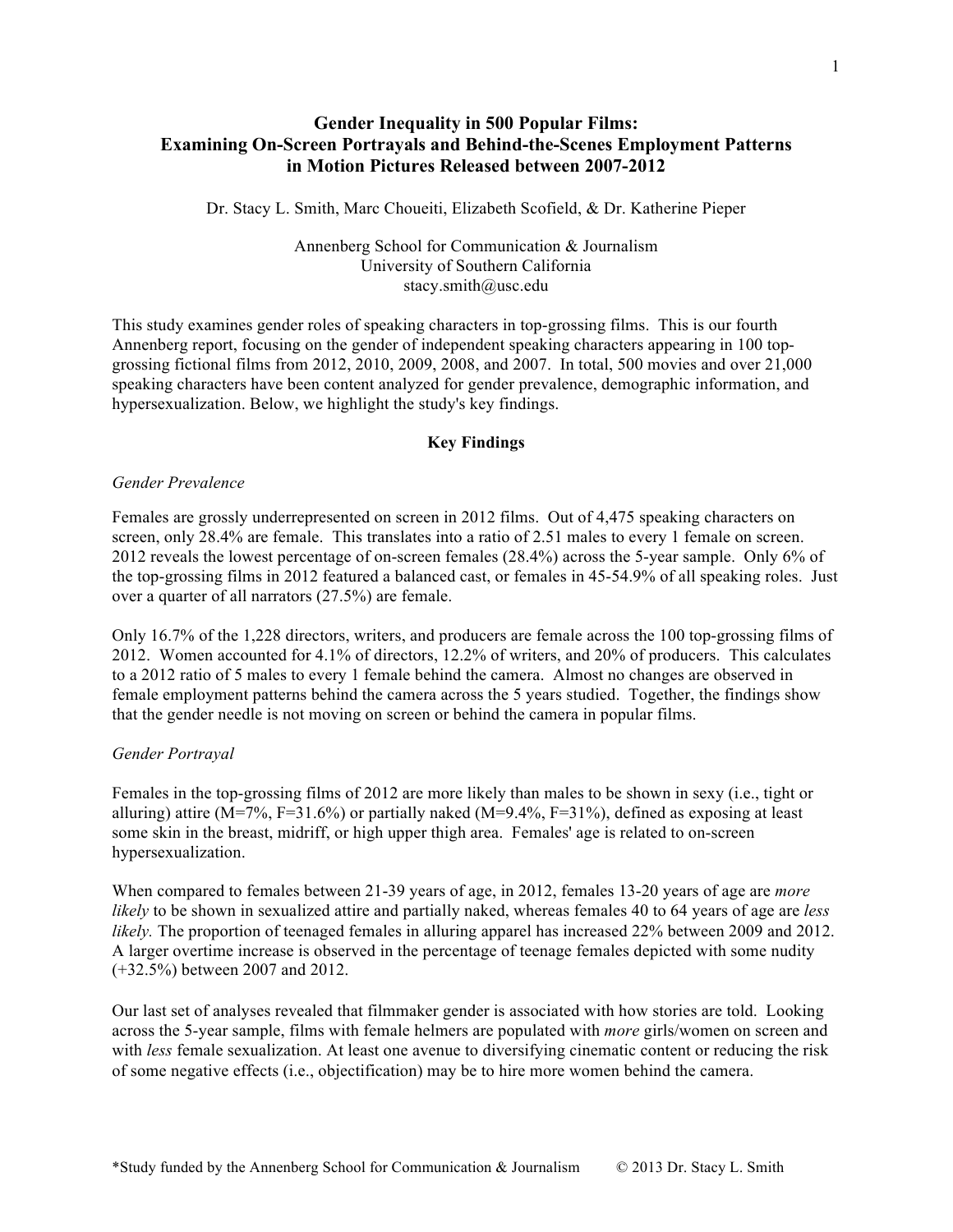## **Gender Inequality in 500 Popular Films: Examining On-Screen Portrayals and Behind-the-Scenes Employment Patterns in Motion Pictures Released between 2007-2012**

**Stacy L. Smith, PhD.** 

## **Marc Choueiti**

## **Elizabeth Scofield**

### **&**

### **Katherine Pieper, PhD.**

## Media, Diversity, & Social Change Initiative Annenberg School for Communication & Journalism University of Southern California

This study examines gender roles of speaking characters in top-grossing films. This is our fourth Annenberg report, focusing on the gender of independent speaking characters appearing in the 100 top-grossing fictional films in 2012, 2010, 2009, 2008, and 2007.<sup>1</sup> In total, 500 movies and over 21,000 speaking characters have been content analyzed for gender prevalence, demographic information, and hypersexualization.<sup>2</sup> In the following section, we overview the findings for 2012 as well as 5-year overtime comparisons. Only significant differences of 5% or greater between males and females or overtime will be noted.<sup>3</sup>

| <b>Prevalence</b>                | 2007      | 2008        | 2009        | 2010     | 2012        |
|----------------------------------|-----------|-------------|-------------|----------|-------------|
| % of female characters           | 29.9%     | 32.8%       | 32.8%       | 30.3%    | 28.4%       |
| % of films w/balanced casts      | $11.9\%$  | 15%         | $16.8\%$    | $4\%$    | 6%          |
| Ratio of males to females        | 2.35 to 1 | $2.05$ to 1 | $2.05$ to 1 | 2.3 to 1 | $2.51$ to 1 |
| % of narrators that are female   | 18.5%     | $36.1\%$    | 41.7%       | 51.5%    | 27.5%       |
| Total $#$ of speaking characters | 4,379     | 4,370       | 4,342       | 4,153    | 4,475       |
| Total $#$ of films               | 100       | 100         | 100         | 100      | 100         |

**Table 1 Prevalence of Female Speaking Characters On Screen: 2007-2012**

*Gender Prevalence: On Screen & Behind the Camera*

Females are grossly underrepresented in 2012 films. Out of 4,475 speaking characters, only 28.4% (*n*=1,273) are female. This translates into a ratio of 2.51 males to every 1 female on screen. We also assessed the total number of films with balanced casts. Here, balanced refers to a cast wherein roughly half, or 45-54.9%, of all on-screen speaking characters are girls or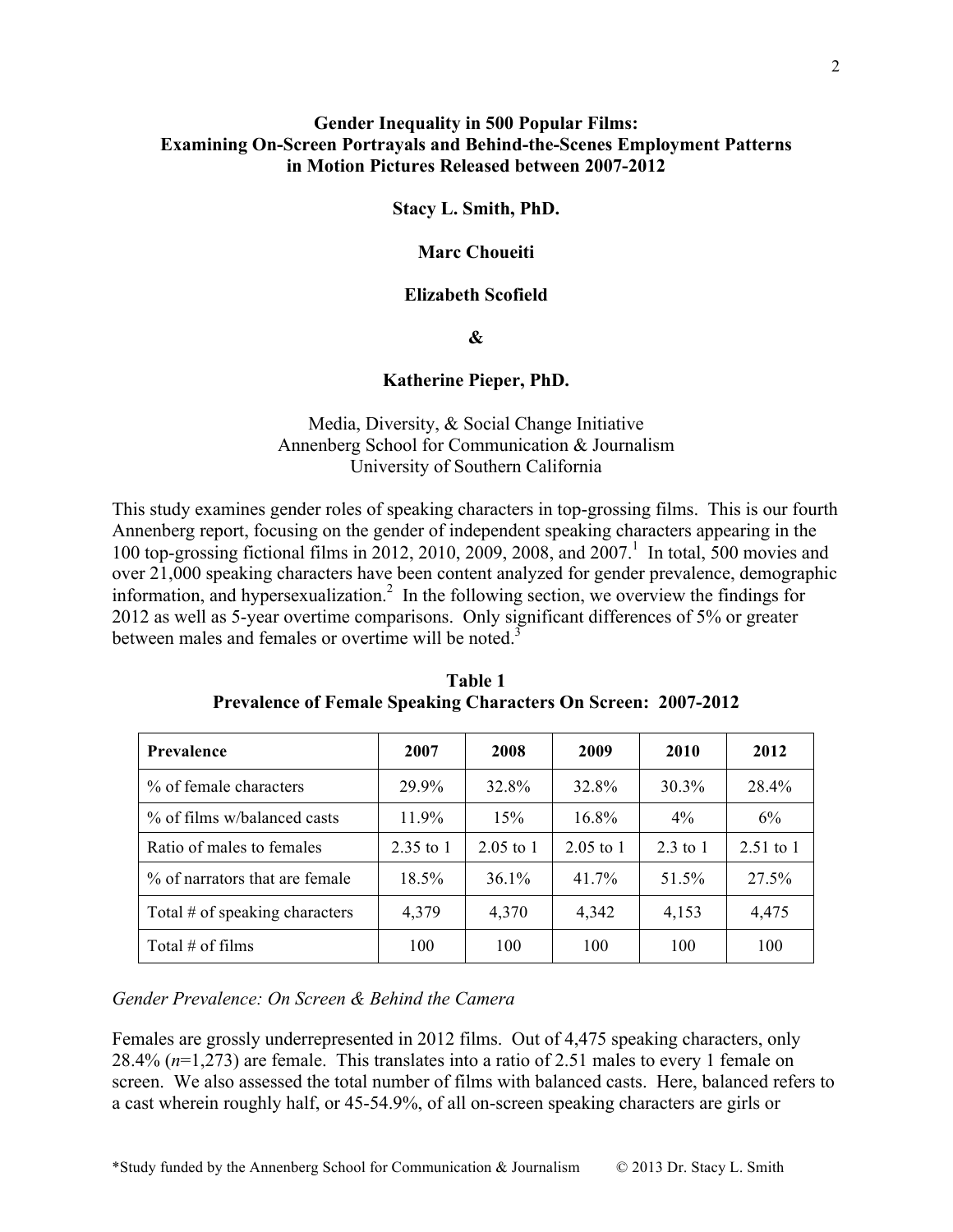women. As shown in Table 1, 6% of the top-grossing films in 2012 featured a balanced cast. Only two films had a higher percentage of females than males.

Has the prevalence of girls/women on screen changed over time? The answer to this question is no. As noted in Table 1, 2012 reveals the lowest percentage of on-screen females (28.4%) across the 5-year sample. The percentage of gender-balanced casts in 2012 is 5% lower than in 2007, 2008 or 2009. In terms of narration, a meaningful increase in the percentage of female narrators is observed between 2007 and 2010. A reversal of this trend emerged in 2012, however, with females accounting for only 27.5% of narrators.

The under representation of females on screen is surprising given population and movie attendance patterns. Girls and women represent fully half of the U.S. population and buy half of the movie tickets sold.<sup>4</sup> As we have stated before, females simply do not represent half of the cinematic sky. $5$  The lack of movement on screen is also somewhat unexpected, given the advocacy efforts of many non profits in the U.S. to increase the prevalence of and diversify the portrayal of girls and women across media.

| Prevalence                       | 2007      | 2008                | 2009       | 2010      | 2012       |
|----------------------------------|-----------|---------------------|------------|-----------|------------|
| % of female directors            | $2.7\%$   | 8%                  | 3.6%       | $2.7\%$   | 4.1%       |
|                                  | $(n=3)$   | $(n=9)$             | $(n=4)$    | $(n=3)$   | $(n=5)$    |
| % of female writers              | 11.2%     | 13.6%               | 13.5%      | $11.1\%$  | 12.2%      |
|                                  | $(n=35)$  | $(n=35)$            | $(n=38)$   | $(n=29)$  | $(n=34)$   |
| % of female producers            | 20.5%     | 19.1%               | 21.6%      | 18.3%     | 20%        |
|                                  | $(n=174)$ | $(n=164)$           | $(n=183)$  | $(n=160)$ | $(n=166)$  |
| $%$ of total ( $d/w/p$ ) females | 17%       | $16.9\%$            | 18.1%      | $15.4\%$  | 16.7%      |
|                                  | $(n=212)$ | $(n=208)$           | $(n=225)$  | $(n=192)$ | $(n=205)$  |
| Gender Ratio                     | $5$ to 1  | $4.9 \text{ to } 1$ | $4.5$ to 1 | 5.5 to 1  | $5$ to $1$ |

**Table 2 Prevalence of Females Behind the Camera: 2007-2012**

Turning our attention behind the camera, a total of 1,228 directors, writers, and producers are credited on the 100 top-grossing films of 2012.<sup>6</sup> Only 16.7% are female, however (see Table 2). Women accounted for 4.1% of directors, 12.2% of writers, and 20% of producers. This calculates to a 2012 ratio of 5 males to every 1 female behind the camera. Almost no changes are observed in female employment patterns behind the camera across the 5 years studied, save one. As shown in Table 2, the percentage of female directors increased and then decreased between 2007 and 2010. Even still, females represent less than 5% of all directors across 4 of the 5 years studied.

## *Gender Portrayal: Age & Sexualization*

Perhaps more important than gender prevalence on screen is the nature or way in which girls and women are depicted. For this report, we focus on two factors surrounding portrayal: age and sexualization. Characters' age seems to vary with gender in 2012.<sup>7</sup> Females are more likely than males to be depicted as adults (21-39 years old) and less likely to be shown as middle aged (40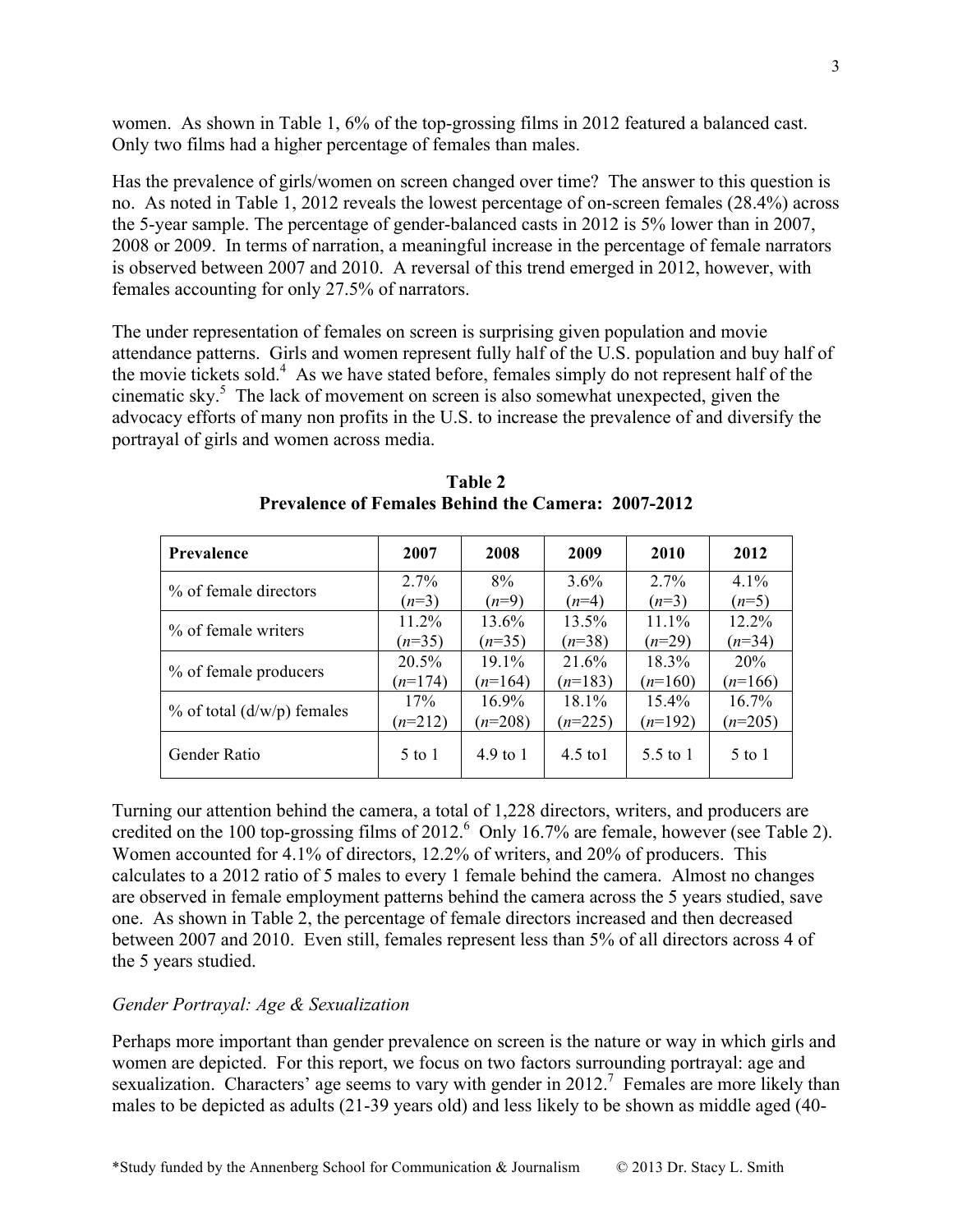64 years old). No differences emerge by gender in the percentage of child, teen, or elderly speaking characters (see Table 3).

| <b>Age Breakdown</b>                  | <b>Males</b> | <b>Females</b> |
|---------------------------------------|--------------|----------------|
| Child $(0-12 \text{ years})$          | 6.5%         | $9.2\%$        |
| Teen $(13-20 \text{ years})$          | 7.2%         | 10%            |
| Adult $(21-39 \text{ years})^*$       | 44.4%        | 54.1%          |
| Middle Aged $(40-64 \text{ years})$ * | 36.4%        | 23%            |
| Elderly $(65+)$ years)                | $5.5\%$      | 3.7%           |

**Table 3 Character Age by Gender in Top Grossing 2012 Films**

 *Note***:** The percentages are calculated within gender. Each column totals 100% of all speaking males or females coded for apparent age. An asterisk denotes a 5% or greater difference between genders within an age level.

Figure 1 depicts the 5-year trends focusing on adult characters between 21-64 years of age. The majority of all female characters' roles are for 21-39 year olds. A full 59% of all females are playing characters in this age bracket in 2008. However, a similar peak in 2008 is observed for 21-39 year old males. Less than a quarter of all female speaking parts are for women 40 to 64 years of age. These percentages are substantially below the percentages of male speaking characters in this age cohort, clearly suggesting that there is a sell by date for the majority of female actors in film. While there is little deviation in the percentage of males in the 40 to 64 years of age grouping, a low is observed in 2008 (31%).



**Figure 1 Adults Characters' Age by Gender: 2007-2012**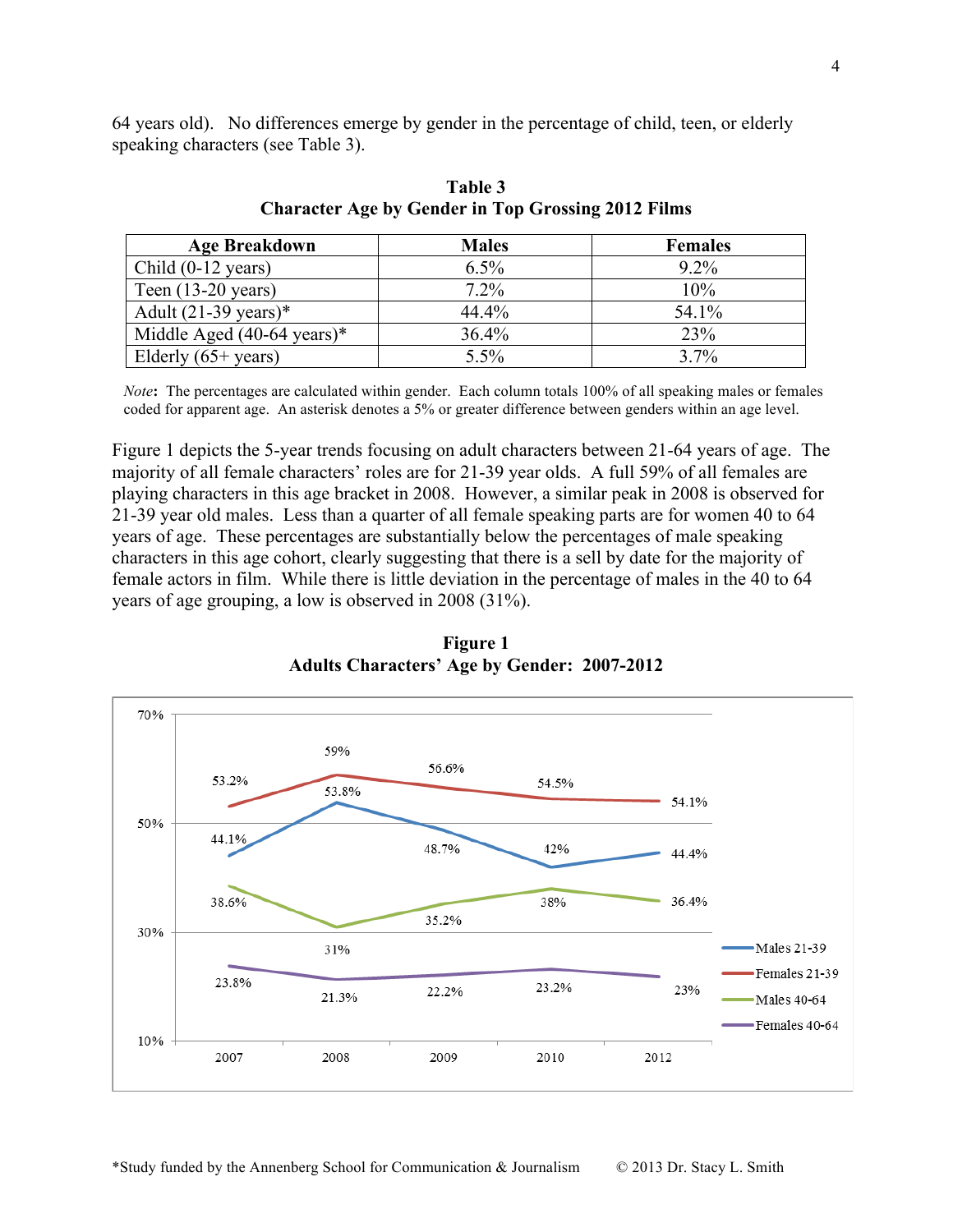We also measured the sexualization of speaking characters. Females in the top-grossing films of 2012 are more likely than males to be shown in sexy (i.e., tight or alluring) attire (M=7%,  $F=31.6\%$ ) or partially naked (M=9.4%, F=31%), defined as exposing at least some skin in the breast, midriff, or high upper thigh area (see Table 4). 8 These patterns suggest that many females in film are still functioning as eye candy, which may activate or reinforce females' self objectification,<sup>9</sup> body shame, appearance anxiety, and/or decreased task attention/performance.<sup>10</sup>

Focusing on overtime trends, the percentage of females in sexy attire climbed in 2010 after 3 years of little deviation (see Table 4). However, the proportion of females in sexualized attire in 2012 does not meaningfully differ (5% or more) from the proportion of females in 2007. In terms of partial nudity, a higher percentage of females are scantily clad in 2010 and 2012 than in 2007, 2008, or 2009. Though not measured in 2012, the percentage of attractive females decreased between 2007 and 2009. The percentage of females coded as physically desirable in 2010 does not differ meaningfully from the other years this variable was measured.

| <b>Hypersexuality</b>    | 2007  | 2008     | 2009     | 2010  | 2012                   |
|--------------------------|-------|----------|----------|-------|------------------------|
| % in sexualized attire   | 27%   | 25.7%    | 25.8%    | 33.8% | 31.6%                  |
| $\%$ w/some exposed skin | 21.8% | 23.7%    | 23.6%    | 30.8% | 31%                    |
| % referenced attractive  | 18.5% | $15.1\%$ | $10.9\%$ | 14.7% | <b>Not</b><br>Measured |

**Table 4 Hypersexualization of Female Characters On Screen: 2007-2012**

 *Note*: Within year, each cell illuminates the percentage of females possessing a certain characteristic. For instance, 27% of female speaking characters in 2007 are shown in sexy attire. This also means that 73% are not shown in such apparel. Percentages for male speaking characters are not factored into Table 4 but can be found in Footnote 11.

Using the age and sexualization indicators discussed above, we looked at how teen (13-20 year olds), young adult (21-39 year olds), and middle-aged (40-64 year olds) *females* are presented in 2012 films.<sup>12</sup> When compared to females between 21-39 years of age, females 13-20 years of age are *more likely* to be shown in sexualized attire and partially naked whereas females 40 to 64 years of age are *less likely* (see Table 5).

**Table 5 Female Sexualization by Age in Top Grossing 2012 Films**

|                                  | $13-20$ yr olds | $21-39$ yr olds | $40-64$ yr olds |
|----------------------------------|-----------------|-----------------|-----------------|
| <b>Sexually Revealing Attire</b> | 56.6%           | 39.9%           | $16.4\%$        |
| Partial or Full Nudity           | 55.8%           | 39.6%           | 15.7%           |

Is the sexualization of teenage females increasing over time? Yes. Figure 2 outlines the percentage of females in sexy attire between 2007 and 2012. The proportion of teenage females in alluring apparel has increased 22% between 2009 and 2012. The remaining two age groups ebb and flow, with the highest percentages revealed in 2010.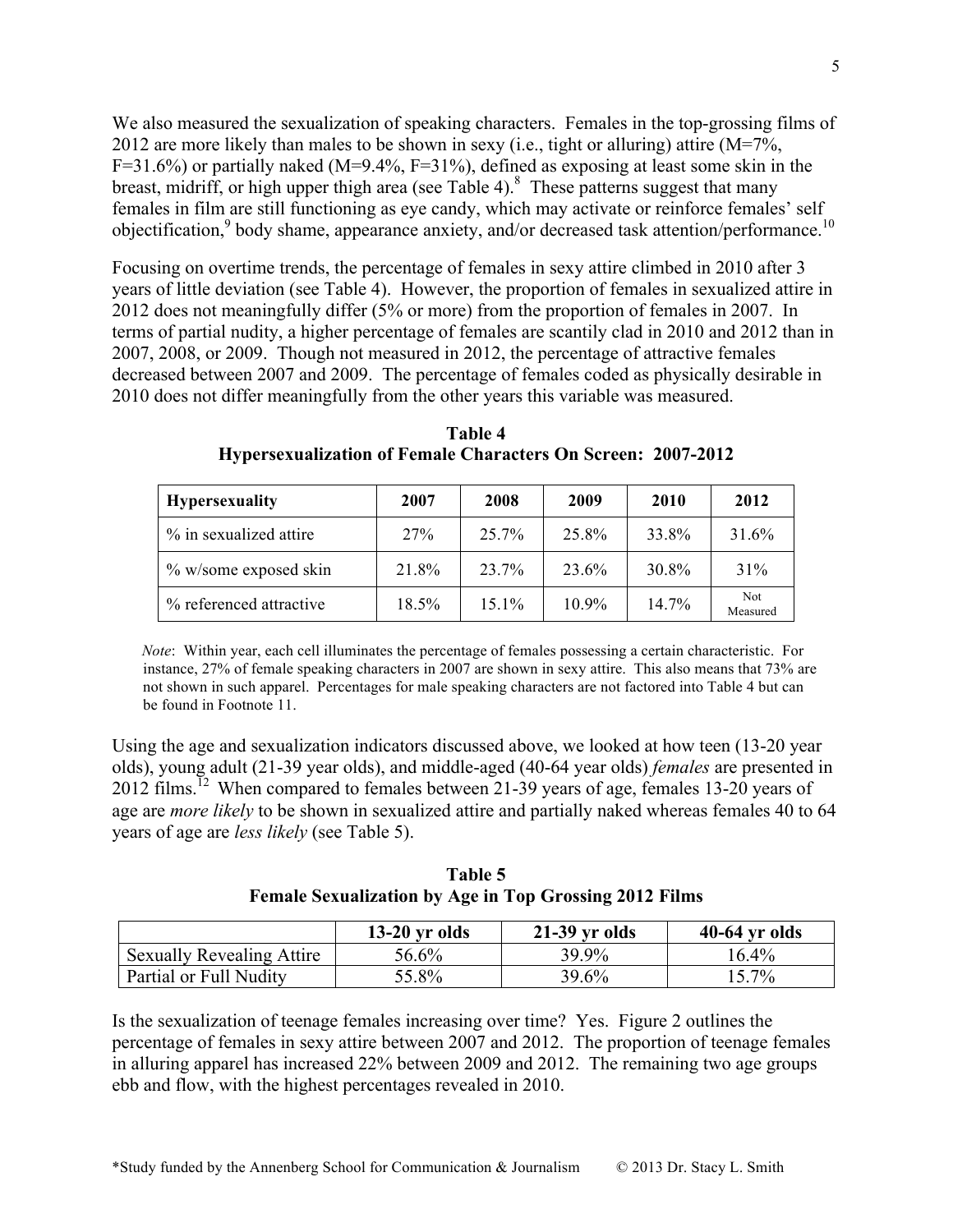**Figure 2 Percentages of Females in Sexy Attire by Age: 2007-2012**



**Figure 3 Percentage of Females w/Some Nudity by Age: 2007-2012**

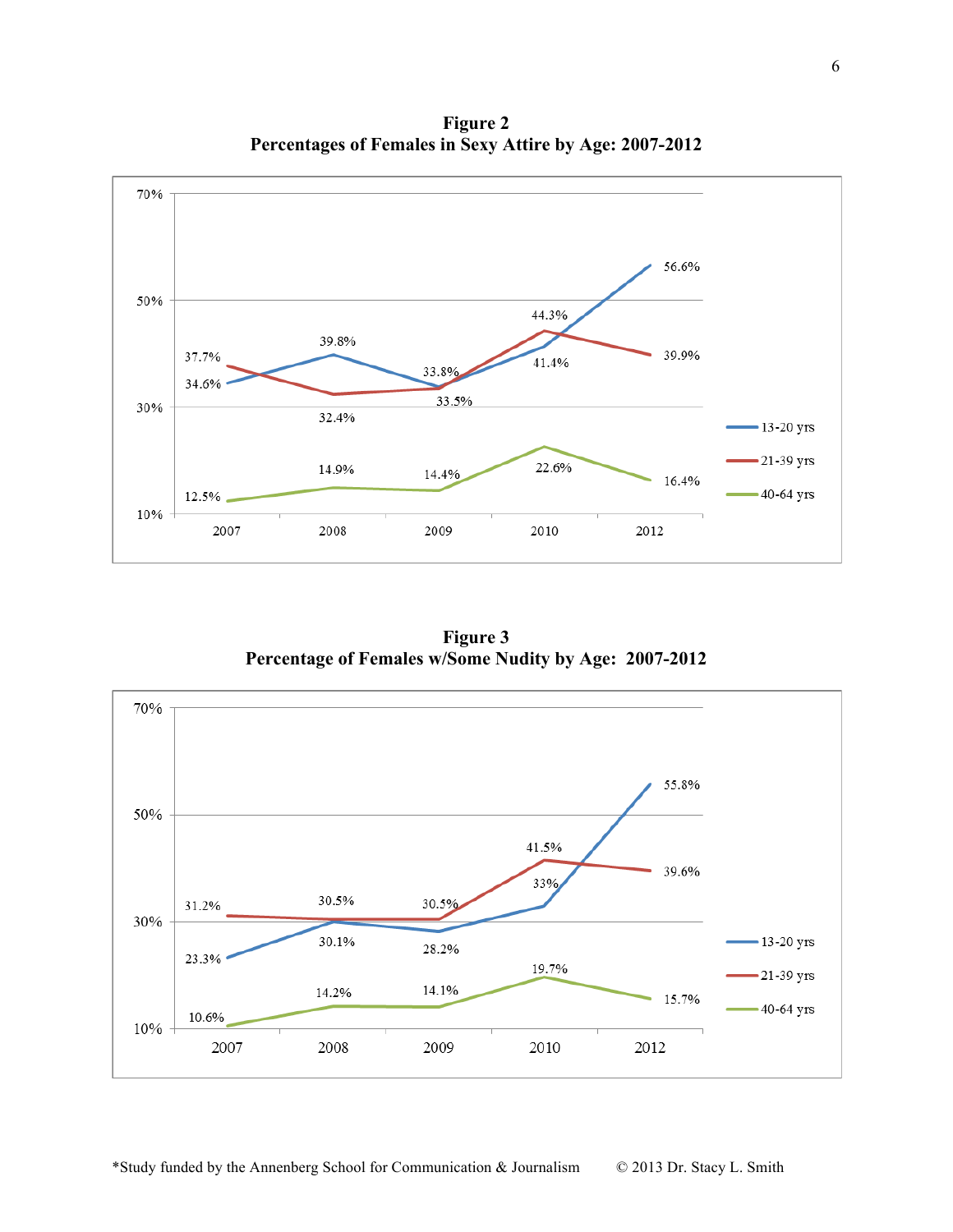Figure 3 shows overtime trends in partial nudity (see Figure 3). The percentage of teenage females depicted with some nudity has increased 32.5% between 2007 and 2012, though the increase has not been precisely linear. The remaining two age groups wax and wane a bit, with both demonstrating the highest percentages of female partial nudity in 2010.

### *Content Creator Gender & On Screen Portrayals*

How does having a female behind the scenes as a writer or director affect the presentation of girls/women on screen? To answer this question, we analyzed all 500 films across the 5-year sample. As shown in Figure 4, the percentage of girls/women on screen is significantly higher when at least one female is involved in the directing or writing process.<sup>13</sup> A 10.6% increase of females on screen is observed when one or more women are involved directing motion pictures. A similar but less pronounced increase is observed when movies have one or more female screenwriters attached (8.7%). As we have argued before, these results suggest that females may be writing about and advocating for other females on screen. It may also be the case that production executives feel more comfortable giving female-driven properties and/or certain types of story lines to female directors and screenwriters.





Beyond prevalence, we also were interested in the relationship between on-screen female sexualization (i.e., sexually revealing clothing, nudity) and content creator gender. Here, we only focus on overall trends rather than looking within specific ages. Female characters are less likely to be depicted in sexually revealing attire in female directed films (22.2%) than films with only male direction  $(29\%)$ .<sup>14</sup> A significant but non-meaningful difference was observed for writer gender, however.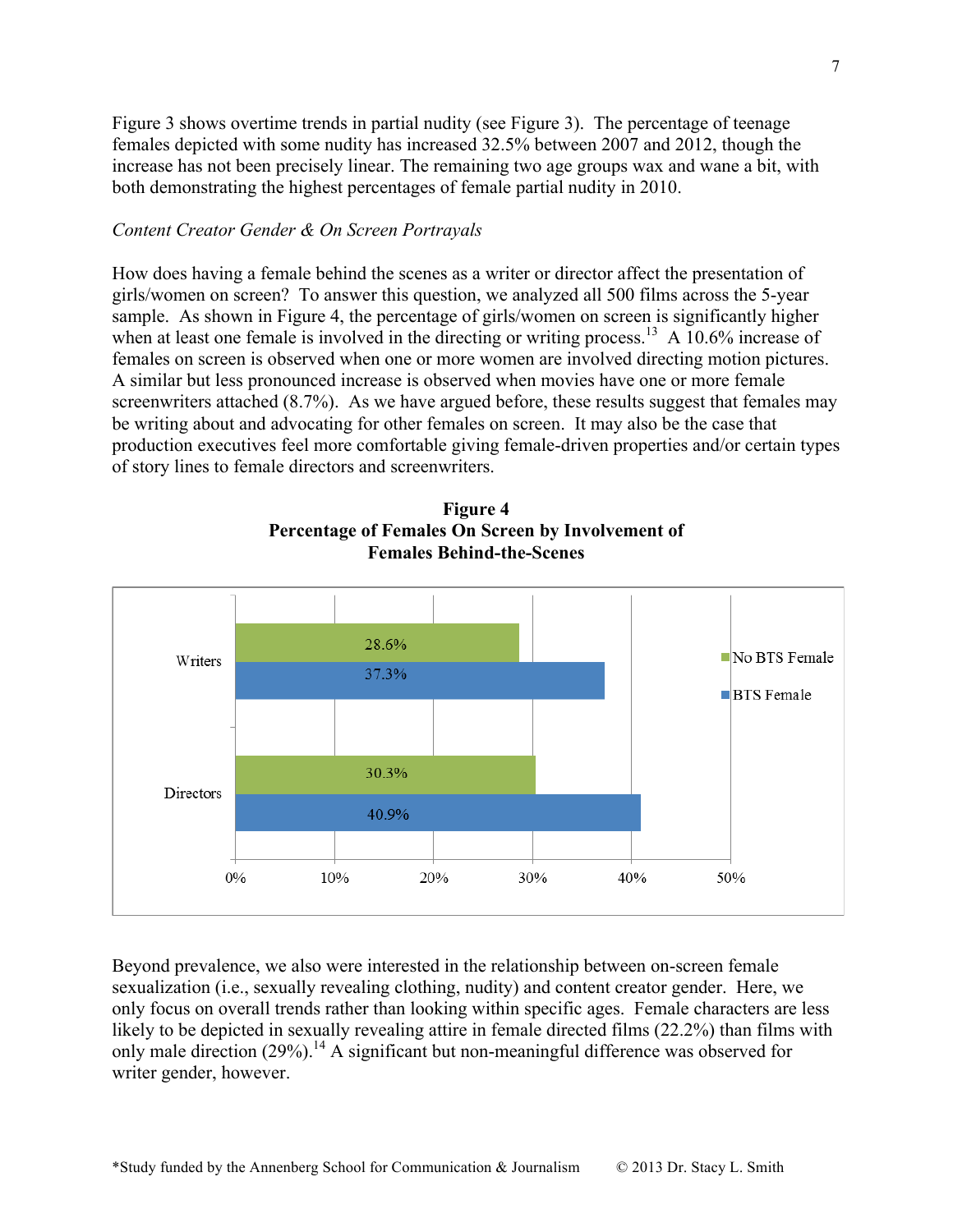Turning our attention to female characters and nudity, the gender of the director is associated with level of exposed skin. Female characters are less likely to be portrayed partially or fully naked in female directed films (19.6%) than are female characters in male directed films  $(26.5\%)$ <sup>15</sup> A similar trend was observed for screenwriter gender, with the percentage of female characters partially naked lower in films penned by at least one female (22.3%) than the percentage found in films penned by males only (27.7%).

Taken together, four out of the five results reported in this section illuminate that the choices female content creators may make in storytelling differ from the choices male content creators may make. These findings are consistent with other research<sup>16</sup> and illuminate that content creator gender in film matters for the nature of the story being told.

### **Conclusion**

In this content analysis we assessed gender roles in 500 top-grossing films theatrically released across 5 years: 2007, 2008, 2009, 2010, and 2012. Three main findings emerged across the study. First, females continue to be underrepresented on screen and behind the camera. No meaningful increases in the prevalence of girls and women on screen are observed across multiple measures. 2012 featured the *lowest* percentage of female speaking characters across the years studied. Almost no change is observed behind the camera in the percentage of female directors, writers, and producers across 500 films and the 5 years evaluated.

Second, the sexualization of female speaking characters is alive and well in popular motion picture content. Looking at all female speaking characters, approximately a third are shown in sexually revealing attire or are partially naked in 2010 and 2012. The trend is more pronounced with regard to teens, as over half are shown sexualized in the most recent year evaluated in this study. Further, the percentage of teens sexualized in top-grossing films seems to be on the rise. More effects research is needed to understand the impact that exposure to sexualized media portrayals has on girls/women as well as boys/men in society. Given that U.S. cinematic content is exported worldwide, it becomes important to examine how viewing such depictions affects the development and maintenance of female objectification among the global audience.

Third and finally, our last set of analyses revealed that content creator gender is associated with how stories are told. Films with female helmers are populated with more girls/women on screen and with less female sexualization. At least one avenue to diversifying on-screen cinematic content or reducing the risk of some negative effects (i.e., objectification) is to hire more women behind the camera. Adding female writers and directors is simple in theory, but complex in execution. Female content creators face a range of barriers as directors, which limits the number of films they make, as well as the genres in which they work.17 Advocates for women in Hollywood may want to focus on increasing the number of females on screen as well as those behind the camera. Future research should also consider the empirical and theoretical reasons why having a woman behind the camera is associated with the presentation of female characters on screen.

Whether on screen or behind the camera in popular films, the story for females has not changed. Groups concerned about the portrayal of women and girls should alter their message in their quest to tackle this issue and ensure that movies accurately depict their female audience. As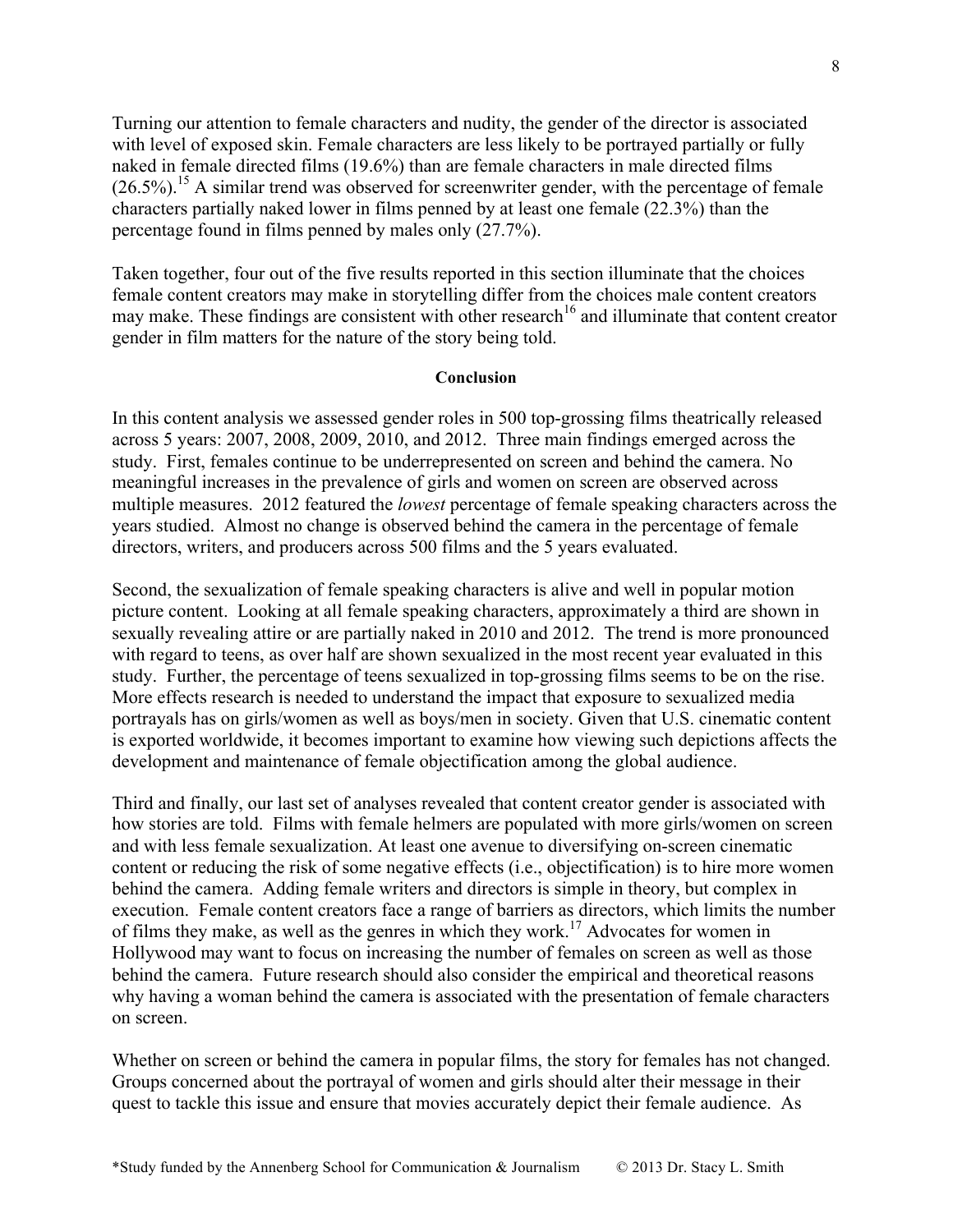organizations change the cinematic landscape, they may find that audiences are leaning in- toward the screen and toward popular content that presents women and girls equally and powerfully.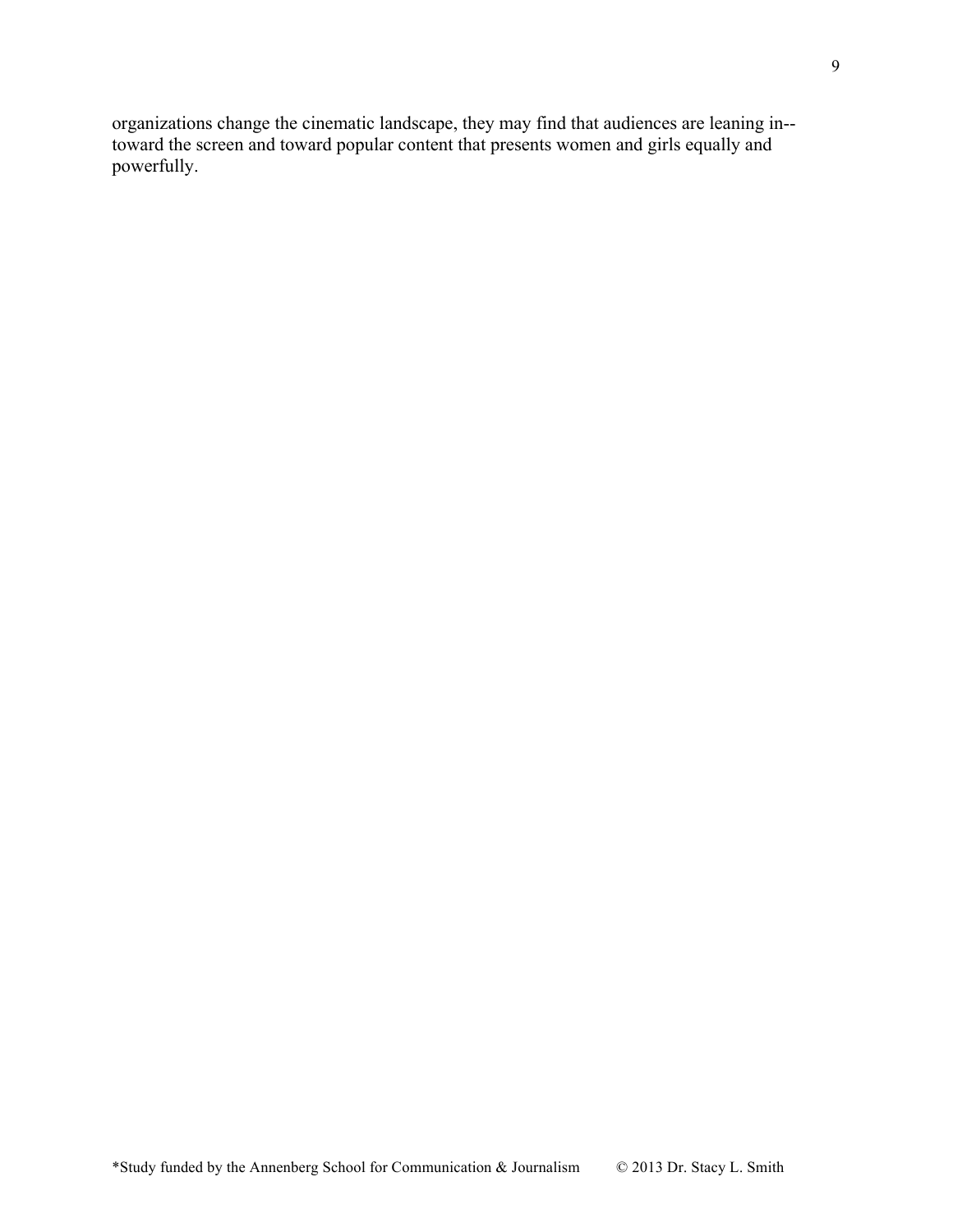#### **Footnotes**

<sup>1.</sup> Our previous reports have analyzed the 100 top-grossing domestic fictional films of 2007, 2008, and 2009. For this report, we present the results on gender in the 100 most popular films in 2010 (see Appendix A) and 2012 (see Appendix B). In 2007 and 2009, a total of 101 films were included in the samples. This was due to the fact that *Grindhouse* (*Death Proof*, *Planet Terror*) and part of the *Toy Story* franchise (*Toy Story*, *Toy Story 2*) were released or re-released as "double features." To determine the most popular domestic box office performers each year, we utilized the online site Box Office Mojo.

 $2\degree$  The primary unit of analysis for all of our research is the independent speaking character. A character was coded as an independent unit if he/she/it spoke one or more words discernibly on screen or was referred to by name. Groups were only coded when two or more identical or nearly homogeneous characters spoke sequentially on screen, thus making the independence of characters impossible to ascertain. Few characters meet this stringent "group" definition, with only 9 groups coded in 2010 and 3 groups coded in 2012. In addition to the speaking character, the film itself functioned as a secondary unit of analysis. At the film level, the MPAA rating (G, PG, PG-13, R) was coded as well as the first narrator (yes, no) and second narrator (yes, no). If the narrator variables were coded "yes," then the biological sex (male, female) of the meta presence also was evaluated.

Measures at the character level assessed a variety of demographic and sexualization variables, which were similar across 2010 and 2012 except where noted below. Only a subset of the measures were featured in this report. In terms of demography, all characters were coded for *form* (i.e., single, group), *type* (i.e., human, animal, anthropomorphized animal/supernatural creature, supernatural creature), *age* (i.e., 0-5 yrs., 6-12 yrs., 13-20 yrs., 21-39 yrs., 40-64 yrs., 65+ yrs.), *sex* (i.e., male, female), *apparent ethnicity* (i.e., White, Hispanic, Black, American Indian/Alaskan Native, Native Hawaiian/Pacific Islander, Middle Eastern, Other), *parental status* (i.e., not parent, single parent, co-parent, parent relational status unknown), and *relational commitment* (i.e., single, married, committed relationship-not married, committed relationship marital status unknown, divorced, widowed). Some of these variables were collapsed prior to analysis for statistical reasons or to facilitate ease of reporting.

Three variables captured the sexualization of characters. Adapted from Downs & Smith (2005), *sexually revealing clothing* (SRC) refers to tight or minimalistic apparel that enhances, calls attention to, or accentuates the curves or angles of the body anywhere from the mid chest to mid thigh regions. This variable was coded as present or absent. *Nudity* refers to the amount and nature of exposed skin on a character's body, which was also modified from the Downs & Smith (2005) investigation. Only the mid chest to mid thigh regions are evaluated for *nudity*, which was coded as none (i.e., no exposed skin), partial (i.e., some cleavage, midriff, or high upper thigh exposure on females; cleavage or bare chest, midriff, high upper thigh on males; also includes exposed buttocks for males/females), or full (i.e., exposed genitals, or fully naked from neck to knees; for females, nipple exposure is also considered full nudity).

These two variables were only applicable for characters that wear clothes and possess a human-like body. In addition to these conceptual definitions and examples, coders were given a set of pictures representing different levels of the sexualization variables. Only one difference emerged in coding SRC and nudity between 2010 and 2012. In the latter year (2012), we asked coders to take screen shots of these variables when present. It could be that screen shots increased the precision of coding judgments, thereby systematically affecting the findings. We doubt that this was the case for two reasons. First, the marginal percentages of *sexually revealing clothing* and *partial nudity* were roughly similar for females *and* males in 2010 and 2012. Second, and when the data were disaggregated by age, 2012 was not systematically higher than 2010 across all age groups of females and males (see Figure 2 & 3 as well as Footnote 12).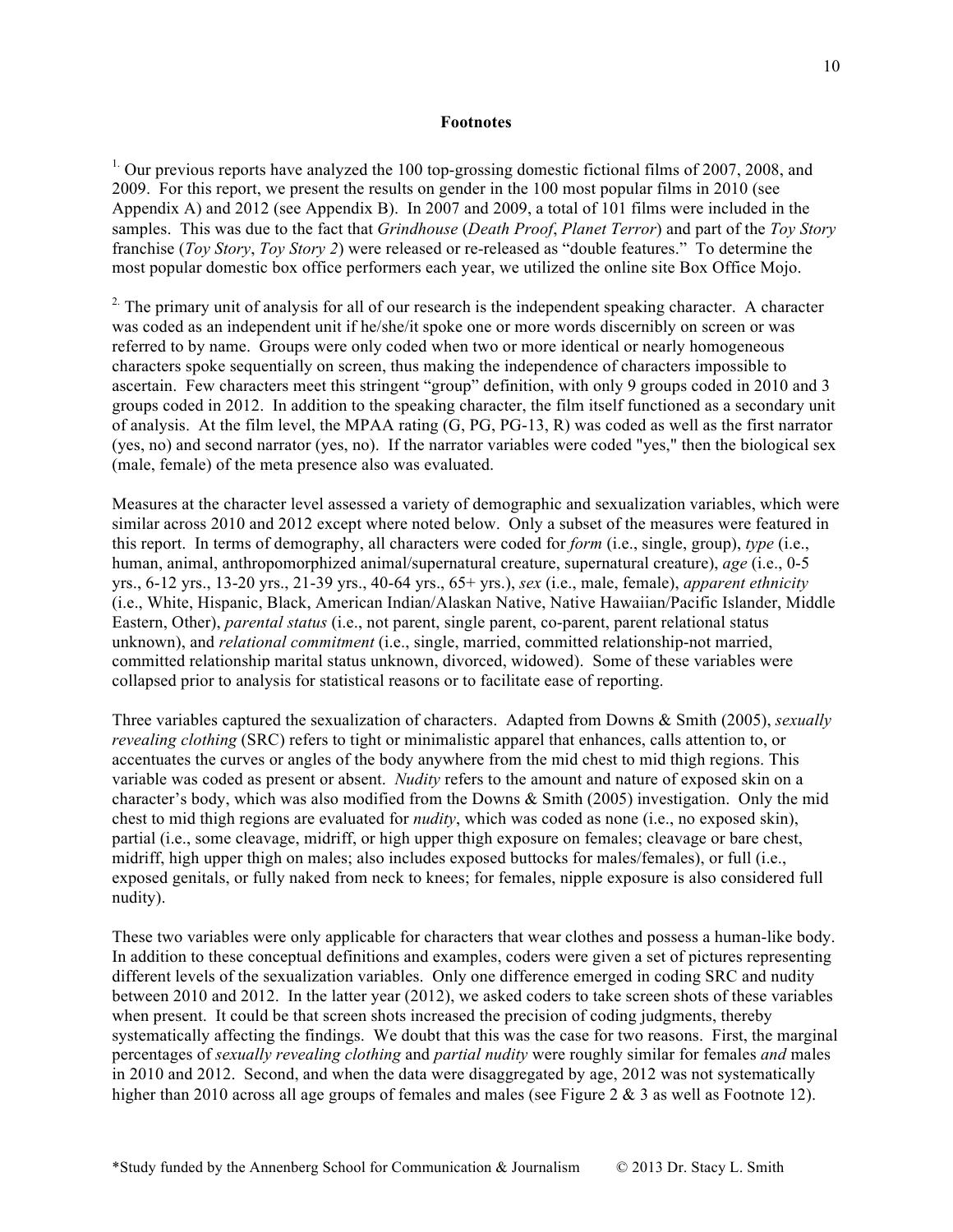All characters were evaluated for *attractiveness*. This measure ascertained whether one or more characters in the plot verbally (e.g., "You are so hot!") and/or nonverbally (e.g., cat call, whistling, gapping mouth) indicated the physical desirousness of another character. Self references did not count. Characters were coded as not attractive (i.e., no verbal or non verbal references), attractive (i.e., one reference), or very attractive (i.e., two or more references). These latter two levels were collapsed prior to analysis.

Across all measures, two additional levels were available. "Can't tell" was used when a character possessed a particular trait but the level was impossible to reliably ascertain. For instance, a computer may be shown talking in an androgynous voice. Given the ambiguity of the vocal cues, biological sex would be coded as "can't tell." "Not applicable" was utilized when a character did not possess the particular variable being measured. For example, an anthropomorphized rabbit may be shown in a community of furry friends (e.g., squirrels, bears). While the animals speak, the social or cultural norms do not dictate wearing "clothes." Also, the animals' bodies all closely resemble their natural species in the real world. Consequently, the sexually revealing clothing and nudity variables would be coded as "not applicable."

The coder training and reliability was similar for both the 2010 and 2012 film samples. Students were recruited to participate on the research team for course credit. As a part of the research practicum, the student evaluators were trained for roughly 6 weeks in a classroom environment to unitize characters and evaluate the demographic and hypersexuality indicators. Lab sessions facilitated student learning and provided reliability diagnostics to monitor students' ability to consistently unitize and measure levels of the variables.

After training, the films were randomly assigned to a group of at least 3 student coders. Coders assessed films independently in a monitored research lab setting at the Annenberg School for Communication and Journalism. After a movie was fully coded by all members of the group, reliability was calculated per film and errors/disagreements were noted for fixing/discussion. Students coding films met to discuss unitizing and coding disparities. In some instances, scheduling differences and academic breaks prevented all of the group members from convening. When this occurred, the second author (Choueiti) and at least one member of the coding team discussed discrepancies. Below, we will overview the number of coders for each sample as well as final unitizing and variable coding agreement.

Three groups of students (Fall 2010,  $n=20$ ; Spring 2011,  $n=7$ ; Summer 2011,  $n=5$ ) were trained to evaluate the 2010 sample. A total of 13 of the original Fall 2010 coders returned in the Spring of 2011 to continue monitoring films. Sample-wide unitizing agreement was calculated by assessing the total number of agreed upon lines (speaking characters) in a film by all but one coder (majority). By quartile, we break down unitizing agreement: 1-25 films (# of characters evaluated by all but 1 coder, 100%-90.63%); 26-50 films (90.16%-84.38%); 51-75 films (84.31%-77.42%), and 76-100 films (77.27%- 48.51%). It must be noted that only 8 films were below 70%, with 5 movies between 68% and 60.8%. Three of these films were below 60% (*Despicable Me*=59.62%, *Megamind*=51.72%, *Green Zone* =48.51%). This last set of films were very difficult to unitize, given the complexity of the animation and war-related contexts shown.

For variable coding in 2010, we used the Potter & Levine Donnerstein (1999) reliability formula. Median reliability coefficients are reported across all 100 tests as well as the sample-wide range: *form* 1.0 (*range*=1.0), *type* 1.0 (*range*=.75-1.00), *age* 1.0 (*range*=.65-1.0), *sex* 1.0 (*range*=1.0), *ethnicity* 1.0 (*range*=.66-1.0), *parental status* 1.0 (*range*=.64-1.0), *relational status* 1.0 (*range*=.64-1.0), *sexually revealing clothing* 1.0 (*range*=.61-1.0), *nudity* 1.0 (*range*=.63-1.0), *physical beauty* 1.0 (*range*=1.0), *first narrator* 1.0 (*range*=.20-1.0), *first narrator sex* 1.0 (*range*=.37-1.0), *second narrator* 1.0 (*range*=0-1.0), *second narrator sex* 1.0 (*range*=0-1.0).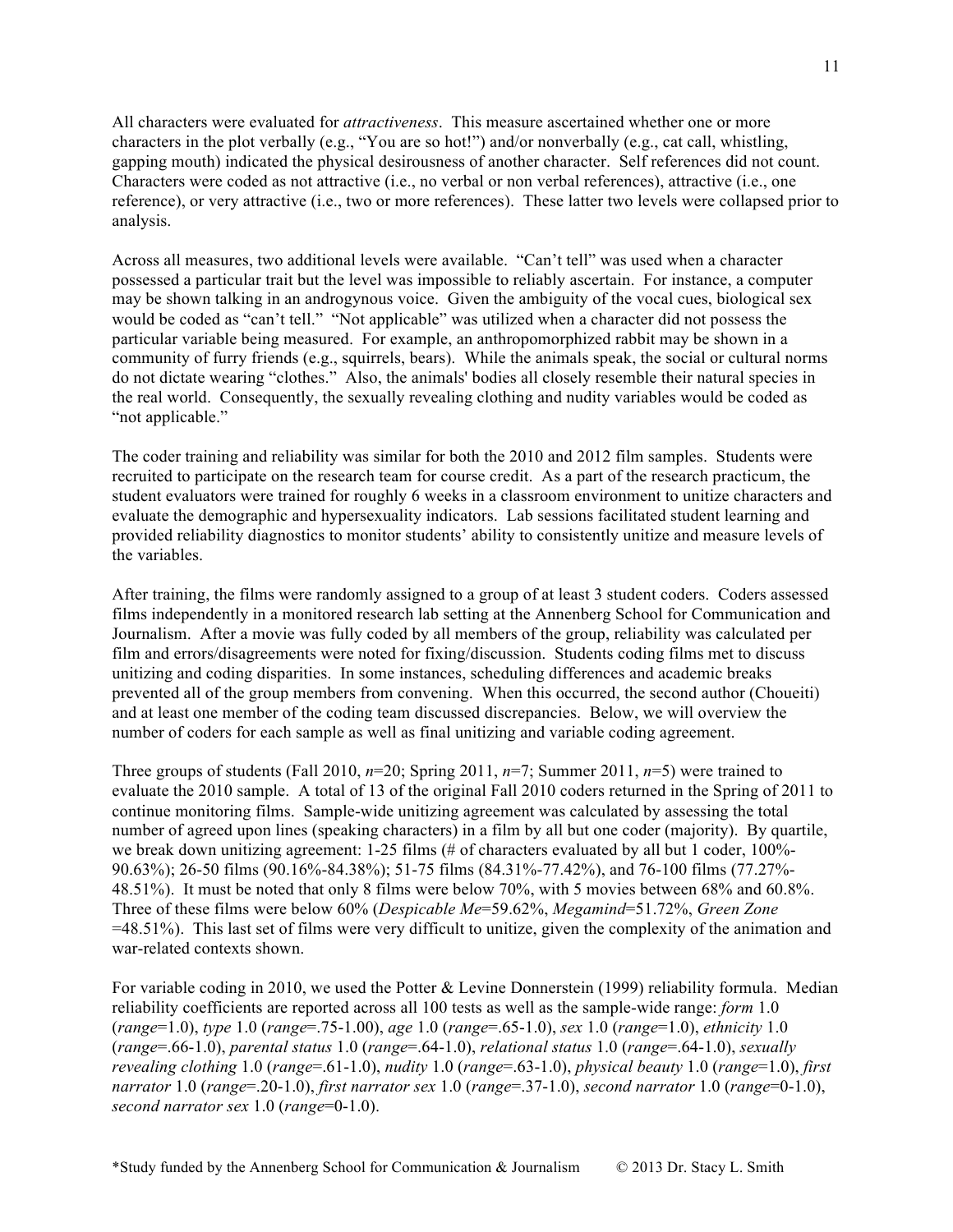A total of 31 research assistants were trained in the Fall of 2012 (*n*=21) and Spring of 2013 (*n*=10) to code the 2012 sample. The procedure was identical to the process listed above. A total of 11 students worked on the project both academic terms. Sample-wide, the unitizing agreement by quartile is as follows: 1-25 films (100%-91.18%); 26-50 films (91.18%-85%); 51-75 films (85%-79.52%), and 76-100 films (79.37%-55.26%). Only 3 films were below 67.8%, *Sinister* (63.64%)*, Titanic* (62.07%), *Chronicle*  $(55.26\%)$ .

Using the Potter & Levine-Donnerstein (1999) test, the sample-wide reliability coefficients for 2012 measures are as follows: *form* 1.0 (*range*=1.0), *type* 1.0 (*range*=.64-1.00), *age* 1.0 (*range*=.65-1.0), *sex* 1.0 (*range*=1.0), *ethnicity* 1.0 (*range*=.83-1.0), *parental status* 1.0 (*range*=.64-1.0), *relational status* 1.0 (*range*=.65-1.0), *sexually revealing clothing* 1.0 (*range*=1.0), *nudity* 1.0 (*range*=1.0), *first narrator* 1.0 (*range*=.20-1.0), *first narrator sex* 1.0 (*range*=.37-1.0), *second narrator* 1.0 (*range*=.47-1.0), *second narrator sex* 1.0 (*range*=.61-1.0).

 $3.$  Using a chi-square test, each content measure was analyzed to see if it was associated with gender. If the chi-square yielded a significant value ( $p < .05$ ), then we examined whether the difference between males and females was meaningful. By meaningful, we are demarcating a difference of 5% or greater.

4. Motion Picture Association of America, Inc. (n.d.). *Theatrical market statistics 2012*. Retrieved from http://www.mpaa.org/policy/industry. This report provides population percentages for gender and box office attendance.

5. Reference alluding to: Kristof, N.D., & WuDunn**,** S. **(**2009**).** *Half the sky: Turning oppression into opportunity for women worldwide*. New York: Alfred A. Knopf. We first made this reference in S.L. Smith (n.d., p. 15). *Gender oppression in cinematic content: A look at females on screen and behind the camera in top grossing 2007 films*. Los Angeles, CA: Annenberg School for Communication & Journalism.

 $6.$  Each film was looked up in IMDb.Pro to find all directors, writers, and producers for both the 2010 and 2012 samples. For the 2010 films, a page was generated for each movie by the senior research team during January and February 2012. Each page listed all individuals across the three categories. The biological sex of every content creator was researched using publicly accessible information on the Internet, IMDb.Pro, NYTimes, or another source (e.g., image, industry website, phone call). Two of the authors checked all of the data in summer of 2012 and a final check occurred April of 2013. In a few cases, reference to the biological sex of a behind the scenes worker was not discovered – their sex was then determined using babynames.com. Amongst the 1,247 individuals for 2010, two were unidentifiable and excluded from any of the analyses. Babynames.com was used for only a few (n=4) of the 1,245 content creators in 2010.

The list of 2012 directors was generated and researched by the fall 2012 undergraduate team as part of a separate study (USC and Sundance/WIF, 2013; see Footnote 17). The writers and producers for 2012 were collected and looked up by the spring 2013 undergraduate team. A member of the senior research team checked the entire 2012 catalog. Afterward, one of the authors verified the data a final time in April 2013. Out of a total of 1,228 individuals, 28 were not confirmed with traditional methods and thus their biological sex was determined using babynames.com. In both samples, duplicates were removed for individuals with more than one credit under the same category (i.e. Michael Fottrell is credited as a Producer and an Executive Producer for *Charlie St. Cloud*).

<sup>7</sup>. Prior to analysis, the *apparent age* variable was collapsed into five levels (child, teen, adult, middle aged, elderly). The chi-square for *age* by *gender* (male, female) was significant,  $X^2(4, n=4,259) = 89.09$ ,  $p < .01$ , V<sup>\*</sup>=.15.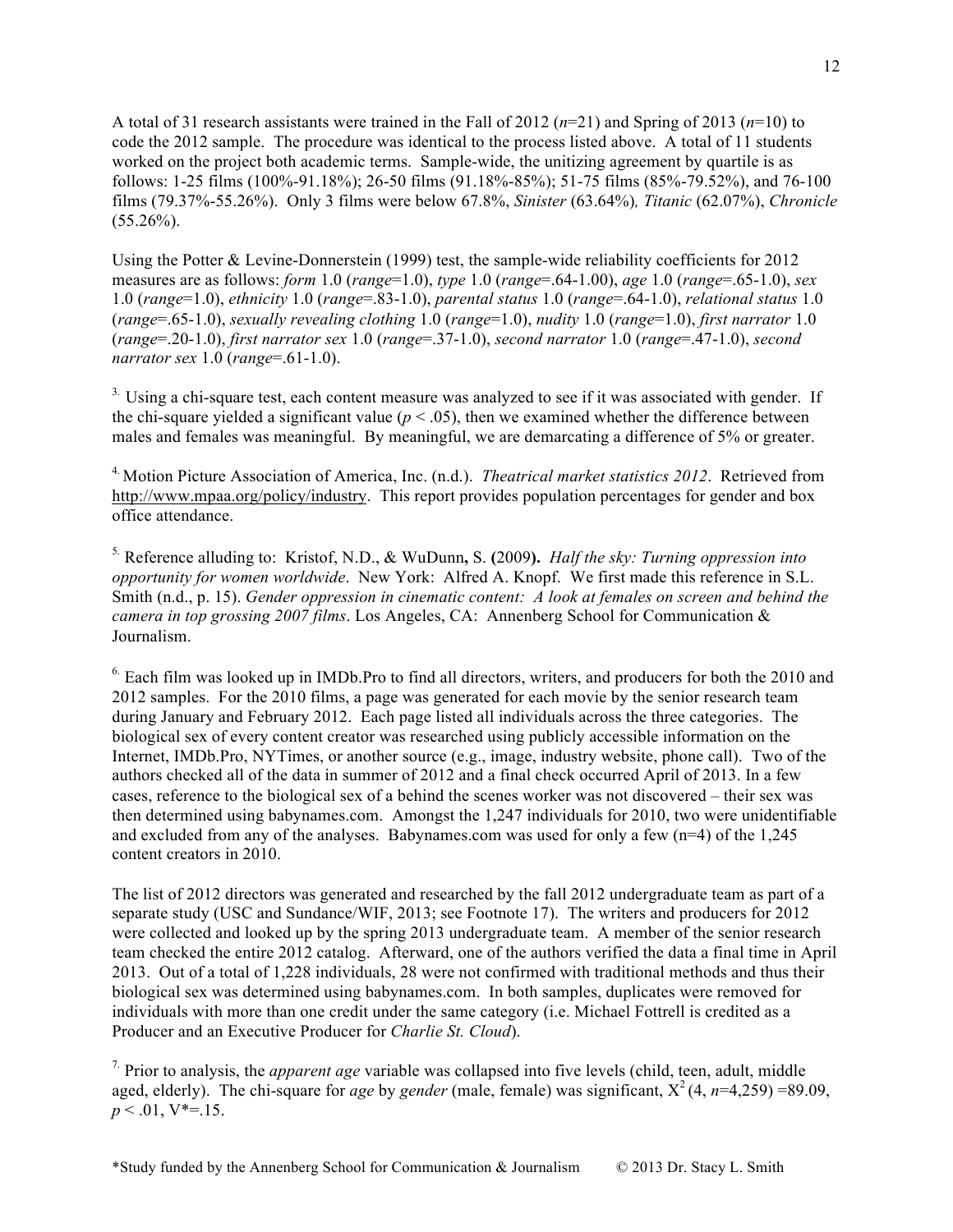<sup>8</sup>. An analysis revealed a significant chi-square for *sexually revealing clothing* (yes, no) and *gender*,  $X^2(1)$ ,  $n=4.154$ ) =423.65,  $p < 0.01$ , phi=.32. *Nudity* was collapsed at the analysis level into two categories: no exposed skin vs. some exposed skin (i.e., partial and full exposure). Only 1.2% (*n*=51) of nudity instances were coded as "full" exposure across the 2012 sample. As a point of comparison, there were 43 instances in 2009 and 32 instances in 2010. The chi-square was significant,  $X^2(1, n=4,154) = 301.37, p <$ .01, phi=.27.

 $9.$  Aubrey, J. S. (2006). Effects of sexually objectifying media on self-objectification and body surveillance in undergraduates: Results of a 2-year panel study. *Journal of Communication*, 56(2), 366-386. Harper, B., & Tiggemann, M. (2008). The effect of thin ideal media images on women's selfobjectification, mood, and body image. *Sex Roles*, *58*(9-10), 649-657.

<sup>10.</sup> Fredrickson, B. L., & Roberts, T.A. (1997). Objectification theory: Toward understanding women's lived experiences and mental health risks. *Psychology of Women Quarterly*, *21*, 173-206. Fredrickson, B.L., Roberts, T.A., Noll, S.M., Quinn, D.M., Twenge, J.M. (1998). That swimsuit becomes you: Sex differences in self-objectification, restrained eating, and math performance. *Journal of Personality and Social Psychology, 75* (1), 269-284. Roberts, T.A., & Gettman, J.Y. (2004). Mere exposure: Gender differences in the negative effects of priming a state of self-objectification. *Sex Roles*, *51*(1/2), 17-27.

<sup>11.</sup> The percentage of male characters are as follows: *sexually revealing clothing*  $(2007=4.6\%;$ 2008=5.1%; 2009=4.7%; 2010=7.2%; 2012=7%), *partial nudity* (2007=6.6%; 2008=8.2%; 2009=7.4%; 2010=9.4%; 2012=9.4%), and *attractiveness* (2007=5.4%; 2008=4.1%; 2009=2.5%; 2010=3.8%).

12. The relationship between females' *age* (teen, adult, middle aged) and *sexually revealing clothing* was significant,  $X^2$  (2,  $n=1,030$ ) =71.99,  $p < 0.01$ , V\*=.26. A chi-square also yielded a significant association between females' *age* and *nudity*,  $X^2$  (2, *n*=1,030) =73.12, *p* < .01, V\*=.27.

Though not reported above, we did analyze the association between males' age and these two factors (*SRC, nudity*) in the 2012 sample. Both analyses were significant: *sexually revealing clothing*,  $X^2(2, 1)$  $n=2,527$ ) =35.81,  $p < .01$ ,  $V^*=12$ ; *nudity*,  $X^2(2, n=2,527)$  =40.72,  $p < .01$ ,  $V^*=13$ . As shown in the following table, 13-20 and 21-39 year old males were more likely to be sexualized than were 40-64 year old males. We also examined these factors in the 2010 sample. Both of the analyses also were significant, *sexually revealing clothing*,  $X^2(2, n=2,329) = 23.85, p < .01, V^* = .10$ ; *nudity*,  $X^2(2, n=2,330)$  $=31.11, p < 0.01$ ,  $V^* = 0.12$ . Unlike 2012, only 21-39 year old males were more likely to be depicted in *sexually revealing attire* in 2010 top-grossing films than were 40-64 year old males. An inverse relationship between males' age and *partial nudity* was revealed in 2010.

| <b>Films 2012</b>                | 13-20 year olds | 21-39 year olds | 40-64 year olds |
|----------------------------------|-----------------|-----------------|-----------------|
| <b>Sexually Revealing Attire</b> | 11.6%           | 9.8%            | $3.8\%$         |
| Partial or Full Nudity           | 15.2%           | $12.5\%$        | $5.4\%$         |
| <b>Films 2010</b>                | 13-20 year olds | 21-39 year olds | 40-64 year olds |
| <b>Sexually Revealing Attire</b> | $7.4\%$         | $10.5\%$        | $4.9\%$         |
| Partial or Full Nudity           | $17.4\%$        | 11.8%           | $6.3\%$         |

### **Male Sexualization by Age in Top Grossing 2012 & 2010 Films**

13. The chi-square for *director gender* (male, female) and *character gender* (male, female) was significant,  $X^2(1, n=21,719) = 51.86, p < .01$ , phi=.05. An analysis examining *writer gender* (male, female) and *character gender* was also significant,  $X^2(1, n=21,719) = 146.30, p < .01$ , phi=.08.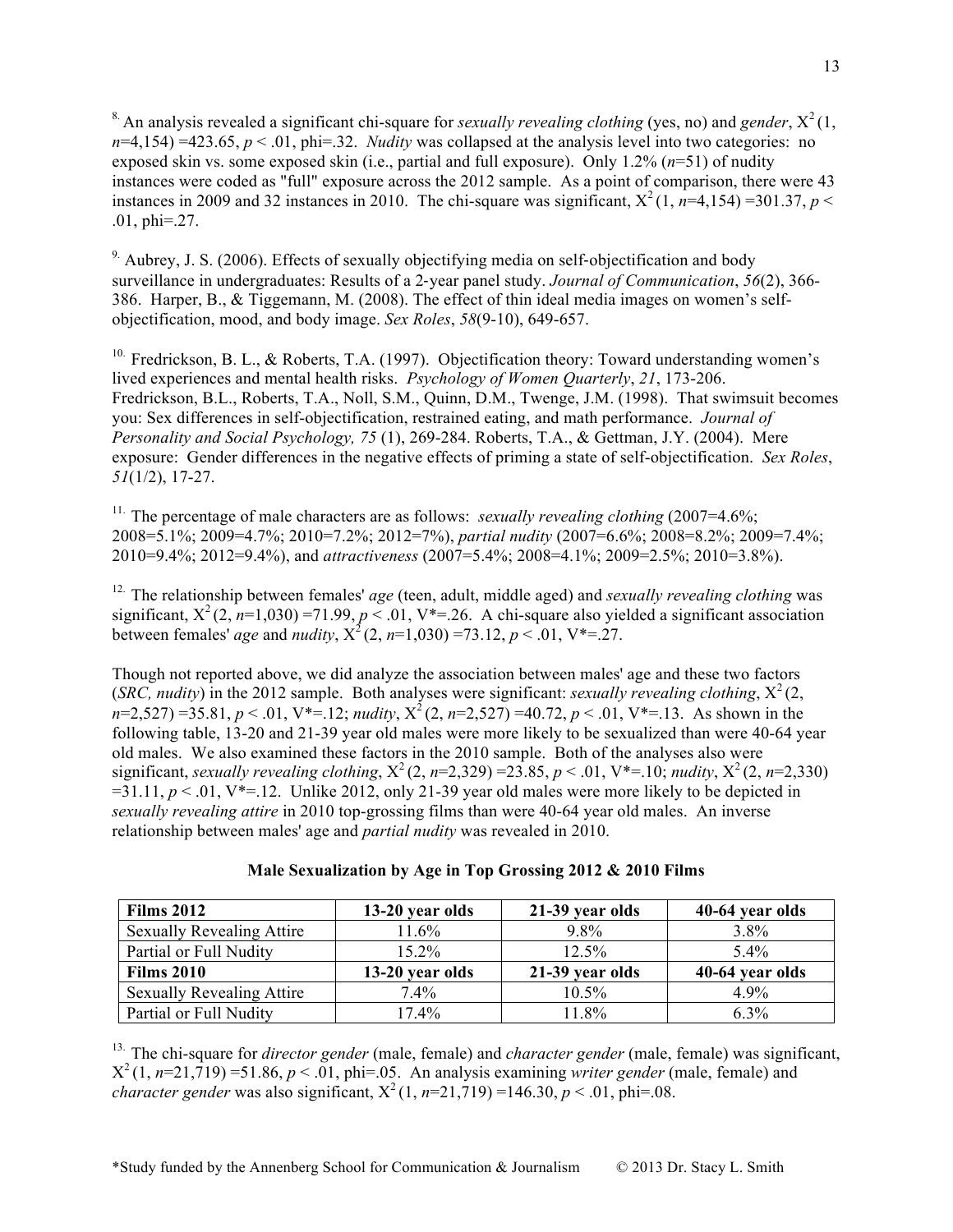14. Chi-square analyses reveal a significant relationship between *director gender* and *sexually revealing clothing*,  $X^2(1, n=6,394) = 8.85, p < 0.01$ , phi=-.04. The analysis for *writers* was significant, but failed to reveal a 5% difference between films written by males only (29.9%) vs. those with at least one female screenwriter (25.6%),  $X^2(1, n=6,394) = 12.14$ ,  $p < .01$ , phi= -.04. The chi-square for *director gender* and sexually revealing clothing for male characters was significant,  $X^2$  (1, *n*=13,997) =5.20, *p* < .05, phi=.02, but not meaningfully different (5.6% of males had sexually revealing clothing in films with no female director versus 7.9% with a female director). The chi-square for *writer gender* and *sexually revealing clothing* was not significant for male characters.

<sup>15.</sup> The analysis for *film director gender* and *female nudity* (none, some/full) was significant,  $X^2(1)$ ,  $n=6,389$ ) =9.51,  $p < 0.01$ , phi= -.04. Chi-square analysis also revealed a significant effect for *screenwriter gender*,  $\hat{X}^2$  (1,  $\hat{n}$ =6,389) = 20.44,  $p < 0.01$ , phi= -.06. The analyses for *director gender* and *nudity* for male characters was significant,  $X^2$  (1,  $n=13,998$ ) =5.22,  $p < .05$ , phi=.02, but not meaningfully different (8.1%) of males had partial or full nudity in the absence of a female director, versus 10.7% with a female director). The chi-square for *writer gender* and *nudity* was not significant.

16. Smith, S. L., Choueiti, M., Granados, A. & Erickson, S. (2008). *Asymmetrical Academy Awards®? A look at gender imbalance in best picture nominated films from 1977 to 2006*. http://annenberg.usc.edu/ Faculty/ Communication /~/media/93914BE9EB5 F4C2795A3169E5A CDB84F.ashx. Cerridwen, A., & Simonton, D.K. (2009). Sex doesn't sell – nor impress! Content, box office, critics, and awards in mainstream cinema. *Psychology of Aesthetics, Creativity, and the Arts.* 3, 200-210. Kennard, C., & Murphy, S.T. (2005, p. 127-133). Characteristics of war coverage by female correspondents. In P. Sieb (Ed.), *Media and conflict in the twenty-first century.* New York: Palgrave Macmillan.

17. Smith S. L., Pieper, K., & Choueiti, M. (2013). *Exploring the barriers and opportunities for independent women filmmakers*. Report for Sundance Institute and Women In Film Los Angeles. Los Angeles, CA: Sundance Institute and Women In Film Los Angeles. Available online: http://www.sundance.org/programs/women-filmmakers-initiative/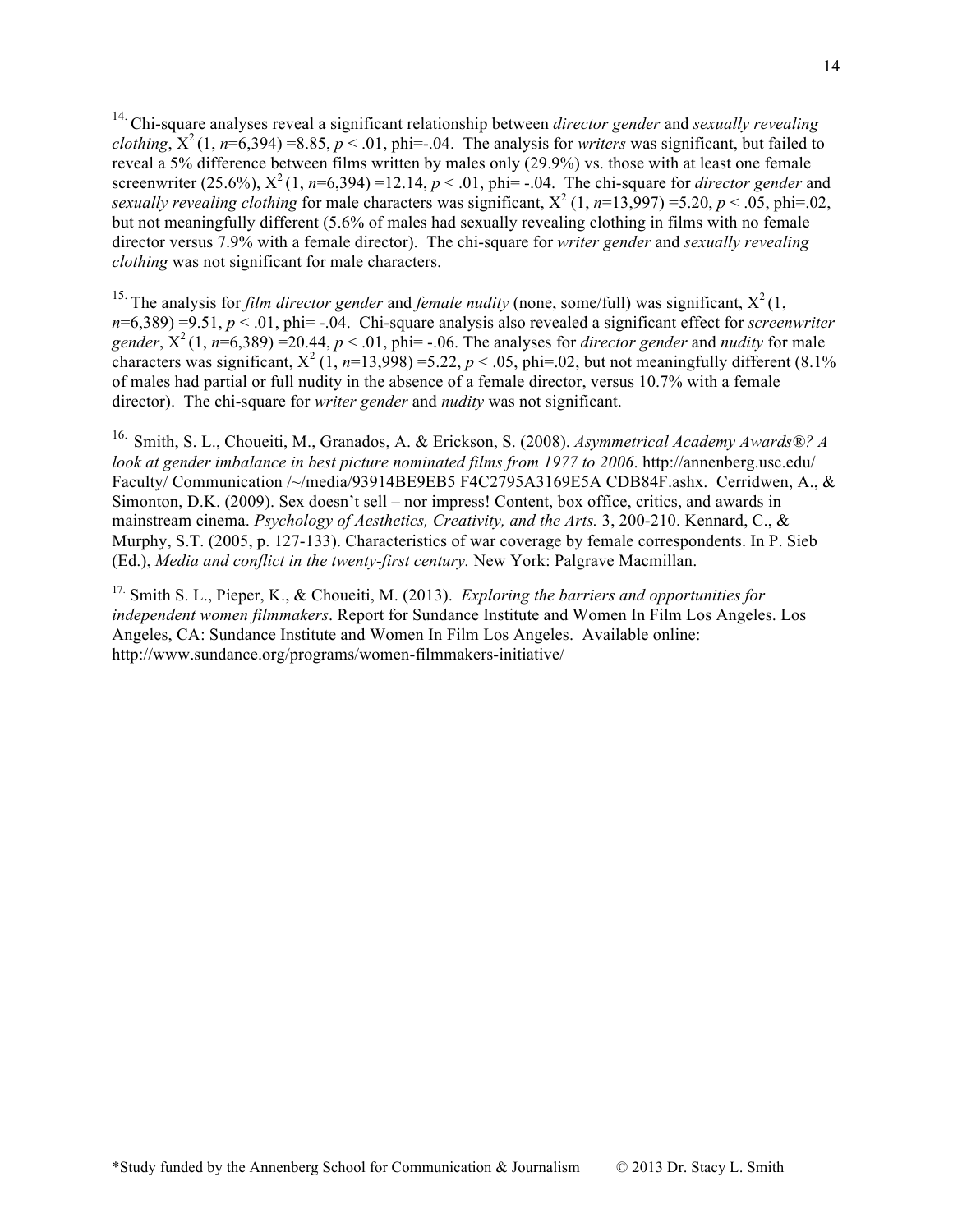### **Acknowledgements**

We would be remiss to not mention individuals that helped facilitate the completion of this report. Special thanks go to Drs. Ernest Wilson and Larry Gross. We are also indebted to the continued support of the individuals in the following ASCJ posts: Business Office, Communication Director's Office, Dean's Suite, and ASC Technology and Facilities. Of course, the heart and soul of this research process is our amazing team of current and former students. We are tremendously grateful for Ashley Prescott, whose dedication to the team, eagerness to help, and good humor were always priceless. Our veteran "staff" was exceptional, with a particular nod to the sustained and meticulous efforts of Ariana Case, Stephanie Gall, Rosan Hsu, "Tingers" Liu, and Mojo Tuheen. It goes without saying that we could not have completed this project without the help of the 66 USC undergraduates listed below. You are the best!

| Marisa Andrade            | Kayla Nazdam               |
|---------------------------|----------------------------|
| Adriana Arango            | <b>Charlotte Ness</b>      |
| Lionel Batoba             | Luis Nevarez, Jr.          |
| Sarah Block               | Janet Ocampo               |
| Douglas Borchert          | Jun Ho Park                |
| <b>Jessamy Carter</b>     | Katie Phan                 |
| Ariana Case               | <b>Christopher Pousson</b> |
| Mitchell 'Mitch' Cavender | Tanya Prouty               |
| Shian Ann Chia            | Janna Prowell              |
| Natalie Cohen             | Lily Puglisi               |
| Samantha Dickens          | <b>Michael Ramires</b>     |
| Eleanor Doran             | Billy J. Ramos             |
| Kathryn Durkee            | Vanessa Rivero             |
| Karim Elachkar            | Jane Rhodes                |
| Landy Eng, Jr.            | William Robinson           |
| Jordan Gary               | Alexander Rose             |
| Natalie Genini            | Jonathan Rowe              |
| Jennifer Gamez            | Jordan Schroer             |
| Kevin Graf                | Elizabeth Scofield         |
| Brianna Guttman           | Lauren Shapiro             |
| Jennifer Hang             | Hannah Sloan               |
| Sawyer Harris             | Alexa Smith                |
| Rachel Ho                 | Erica Smith                |
| Jo-Shan 'Rosan' Hsu       | Alexandra Steadman         |
| Grace Huang               | Vanessa Tan                |
| Aimee 'Jordan' Jefferson  | Sareen Tavidian            |
| Katrina Karl              | Grace Tran                 |
| Grace Kim                 | Mahjabin 'Mojo' Tuheen     |
| Yu-Ting Liu               | Viviann Ur                 |
| Andrea Lowitz             | <b>Samuel Weiser</b>       |
| Nicolas McManus           | Cody Wilder                |
| Saira Mirza               | Jaclyn Wu                  |
| Amy Muramoto              | Youli Zheng                |
|                           |                            |

### **Undergraduate Research Team**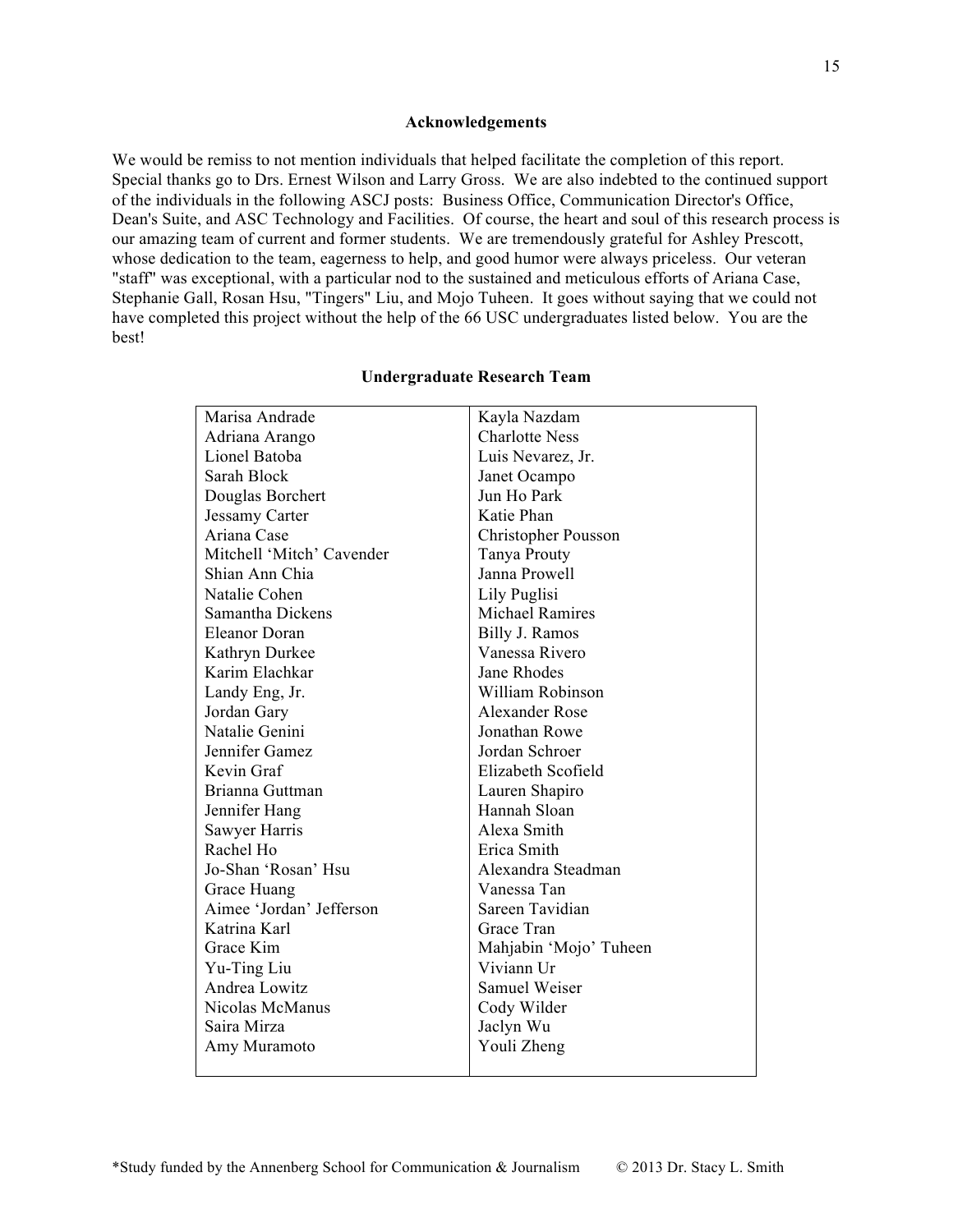|                                       | The Town                        | Kick-Ass                            |
|---------------------------------------|---------------------------------|-------------------------------------|
| Toy Story 3                           |                                 |                                     |
| Alice in Wonderland (2010)            | Prince of Persia: The Sands of  | Killers                             |
| Iron Man 2                            | Time                            | Saw 3D                              |
| The Twilight Saga: Eclipse            | Red                             | Cop Out                             |
| Harry Potter and the Deathly          | Percy Jackson & The Olympians:  | Cats & Dogs: The Revenge of         |
| Hallows Part 1                        | The Lightning Thief             | <b>Kitty Galore</b>                 |
| Inception                             | Paranormal Activity 2           | <b>Edge of Darkness</b>             |
| Despicable Me                         | Unstoppable                     | Gulliver's Travels                  |
| <b>Shrek Forever After</b>            | Eat Pray Love                   | Death at a Funeral (2010)           |
| How to Train Your Dragon              | Dear John                       | Step Up 3-D                         |
| Tangled                               | The A-Team                      | The Last Exorcism                   |
| The Karate Kid                        | Knight & Day                    | Legion $(2010)$                     |
| Tron Legacy                           | Dinner for Schmucks             | Burlesque                           |
| True Grit                             | The Tourist                     | The Crazies                         |
| Clash of the Titans (2010)            | The Bounty Hunter               | For Colored Girls                   |
| Grown Ups                             | Diary of a Wimpy Kid            | The Back-Up Plan                    |
| <b>Little Fockers</b>                 | The Sorcerer's Apprentice       | Vampires Suck                       |
| Megamind                              | A Nightmare on Elm Street       | The American                        |
| The King's Speech                     | (2010)                          | Green Zone                          |
| The Last Airbender                    | The Last Song                   | Marmaduke                           |
| Shutter Island                        | The Wolfman                     | Devil                               |
| The Other Guys                        | Get Him to the Greek            | Hereafter                           |
| Salt                                  | Resident Evil: Afterlife        | When in Rome                        |
| Valentine's Day                       | Tyler Perry's Why Did I Get     | Love and Other Drugs                |
| <b>Black Swan</b>                     | Married Too?                    | She's Out of My League              |
| Robin Hood                            | <b>Tooth Fairy</b>              | Scott Pilgrim vs. the World         |
| The Chronicles of Narnia: The         | Secretariat                     | Charlie St. Cloud                   |
| Voyage of the Dawn Treader            | Easy A                          | Morning Glory                       |
| The Expendables                       | Takers                          | How Do You Know                     |
| Due Date                              | Legend of the Guardians: The    | Daybreakers                         |
| Yogi Bear                             | Owls of Ga'Hoole                | Nanny McPhee Returns                |
| Date Night                            | Life as We Know It              | The Switch                          |
| The Social Network                    | Letters to Juliet               |                                     |
|                                       | Wall Street: Money Never Sleeps | <b>Brooklyn's Finest</b><br>Machete |
| Sex and the City 2<br>The Book of Eli |                                 | Ramona and Beezus                   |
|                                       | Predators                       |                                     |
| The Fighter                           | Hot Tub Time Machine            | Leap Year                           |
|                                       |                                 |                                     |
|                                       |                                 |                                     |
|                                       |                                 |                                     |
|                                       |                                 |                                     |
|                                       |                                 |                                     |

# **Appendix A List of 2010 Films in the Sample**